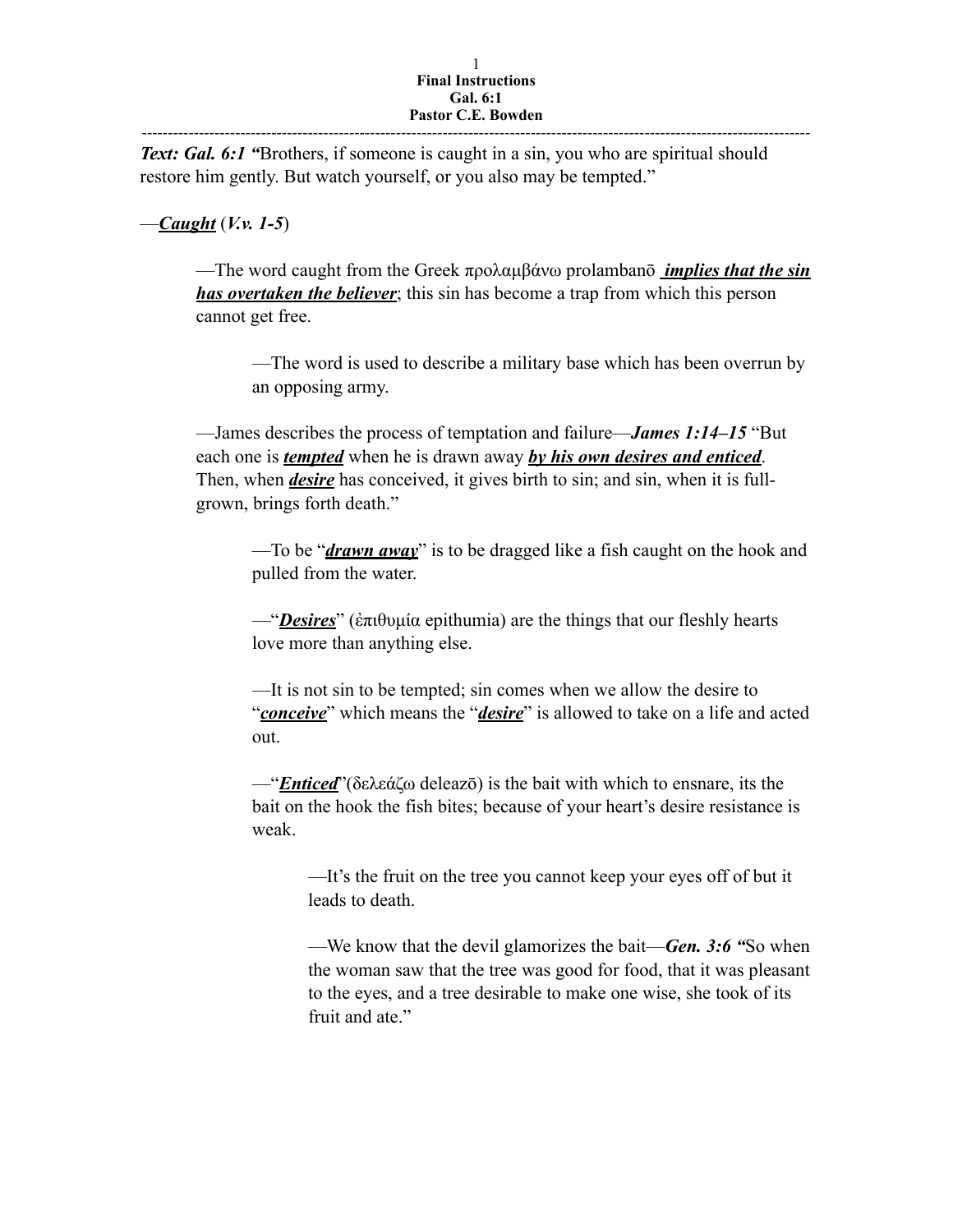---------------------------------------------------------------------------------------------------------------------------------

—John warns *1John 2:16 "*For all that is in the world—the lust of the flesh, the lust of the eyes, and the pride of life—is not of the Father but is of the world."

—The believer in *Gal 6:1* has been "*caught*" in sin and Paul says restoration to fellowship (from the Greek καταρτίζω katartizō to *knit together, unite completely*) is the only proper answer for this person.

> —We do not condemn or cast them aside—The need to "*restore*" is the key to understand *this person is a believer.*

—But restoration should be done by one who is πνευματικός pneumatikos, *spiritually mature*, one who truly exhibits the "*fruit of the Spirit*" listed in *Gal. 5:22–23*.

—Paul warns this could be us—"*But aware of yourself, or you also may be tempted*." (*v. 1* My translation)

—*Gal. 6:2* "Carry each other's *burdens*, and in this way you will fulfill the law of Christ."

—The word "*carry*" from the Greek βαστάζω bastazō meaning to lift.

—The word "*burdens*" (βάρος baros) meaning *someone is worn out* from the weight of struggle with *temptation* and we should help lift the burden

—*Vv. 3-5* deals with the way we see ourselves, Paul is warning us not to be puffed up with pride thinking we are above being tempted.

—Paul writes *Gal. 6:5* "for each one should carry his own load."

—The word in *v. 2* "*burdens*" is from the Greek βάρος baros meaning "*heavy burdens*"—things that are more than one person can carry.

—The word in *v. 5* "*load*" (φορτίον phortion) means a person's "*pack*"; think backpack.

—Each believer has a "*pack*" it is a *relatively light load*—*Matt. 11:30* For my yoke is easy and my burden is light."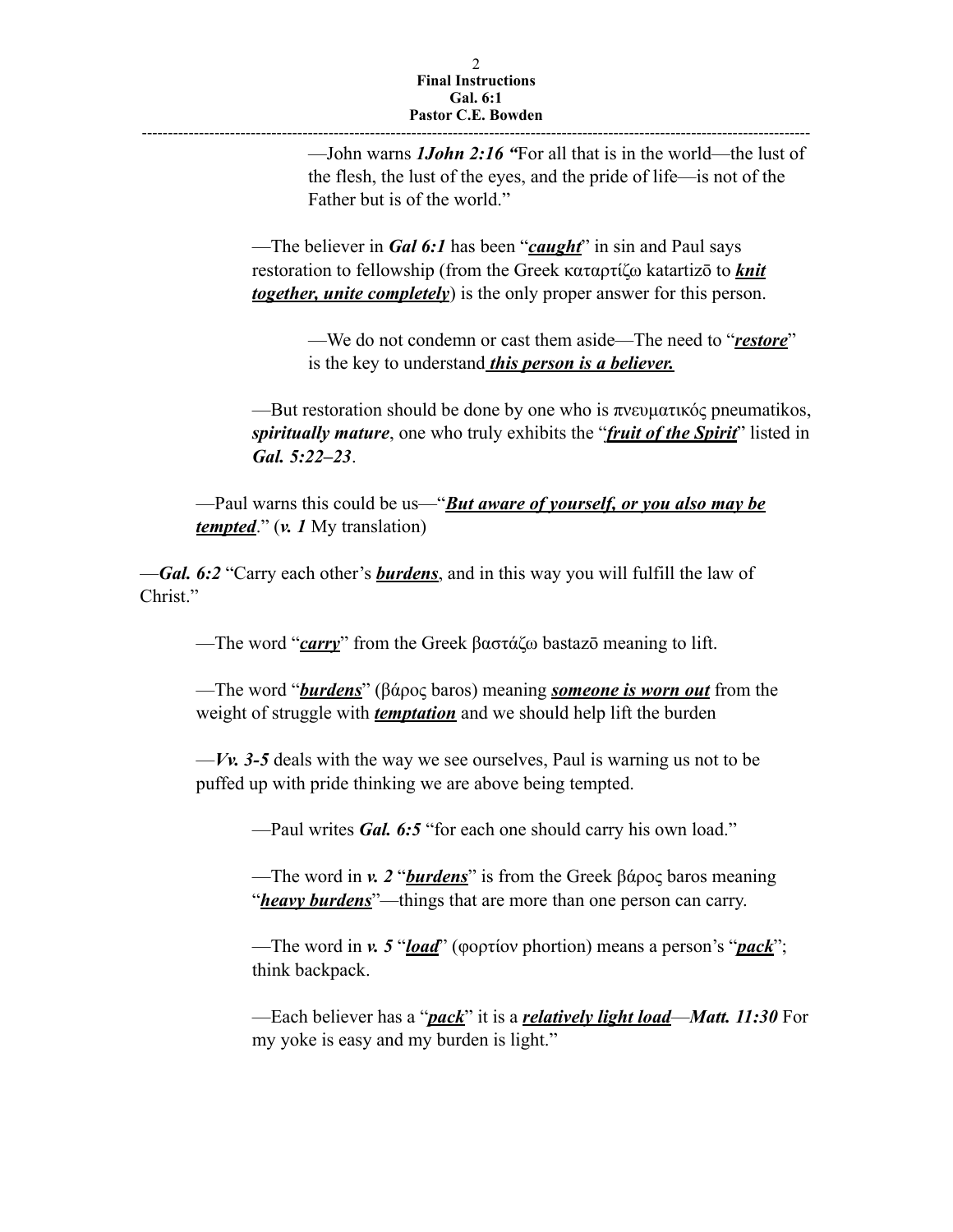---------------------------------------------------------------------------------------------------------------------------------

—We are called to bear our "*pack*" faithfully—*Matt. 16:24* "Then Jesus said to his disciples, "If anyone would come after me, *he must deny himself and take up his cross and follow me*."

—Don't compare your "*pack*" to the overwhelming "*burden*" of one who has been trapped and carried away by a sin.

—Don't think you have your own load to bear, let that sinner deal with their own problems.

## —*Taught* (*V.v. 6-10*)

—*Gal. 6:6* "Anyone who receives instruction in the word must share all good things with his instructor."

—Take care of the needs of the one who teaches you.

—Paul then writes the common principle of giving that flows throughout the Scripture—*Gal. 6:7* "Do not be deceived: God cannot be mocked. A man reaps what he sows."

—This is the biblical law of the harvest, you reap what you sow.

—The word "*mocked*" means to turn up the nose at; Paul is telling God has instituted laws that cannot be ignored.

—If you want a spiritual harvest, you must sow spiritual things.

—If you sow only fleshly desires, you will reap death.

—*Don't grow tired of sowing*—"Let us not become weary in doing good, for at the proper time we will reap a harvest if we do not give up." (*Gal. 6:9*)

—The law of sowing and reaping requires the understanding of time; *the harvest does not come over night*; growing or building is a long laborious process—*Mark 4:26–29* "And He said, "The kingdom of God is as if a man should scatter seed on the ground, and should sleep by night and rise by day, and the seed should sprout and grow, he himself does not know how. For the earth yields crops by itself: first the blade, then the head, after that the full grain in the head. But when the grain ripens, immediately he puts in the sickle, because the harvest has come.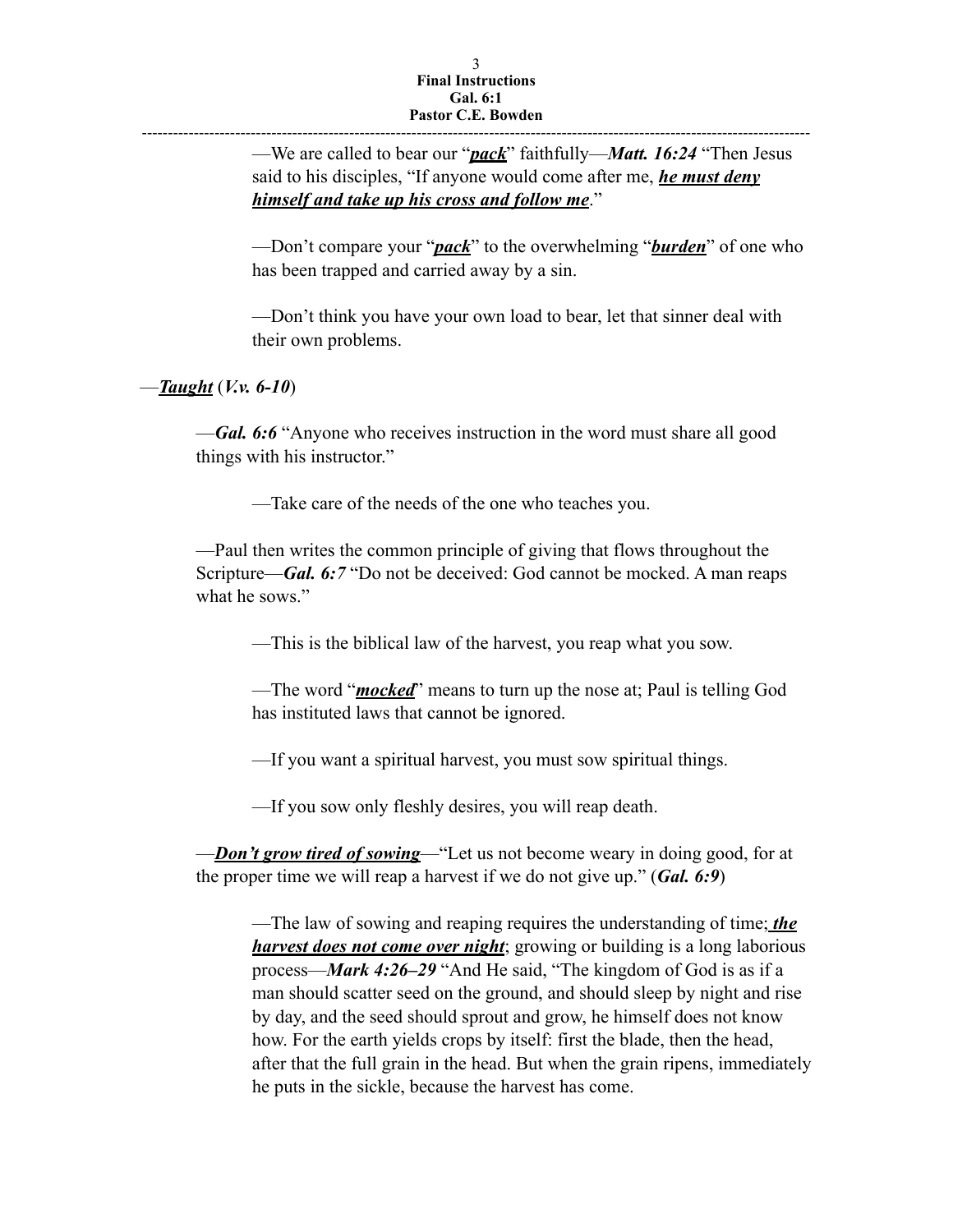---------------------------------------------------------------------------------------------------------------------------------

—When all things are favorable (*proper time*) the harvest will come.

—Paul's final words of Galatians restate his teaching on Law vs. grace.

—*Gal. 6:13* "For not even those who are circumcised keep the law, but they desire to have you circumcised *that they may boast in your flesh*."

—Peter reminded the council of Jerusalem in—*Acts 15:10* "Now therefore, why do you test God by putting a yoke on the neck of the disciples *which neither our fathers nor we were able to bear*?"

—*Gal. 6:15* "For in Christ Jesus neither circumcision nor uncircumcision avails anything, but a new creation."

—It is easy to get caught up in the externals (of circumcision or uncircumcision).

—Paul says that in all reality, *the externals are meaningless*.

—The only thing that matters is we are a "*new creation*" in Christ.

—The word "*new*" does not mean better, but brand new—*John 3:3 "*Jesus answered and said to him, "Most assuredly, I say to you, unless one is born again, he cannot see the kingdom of God."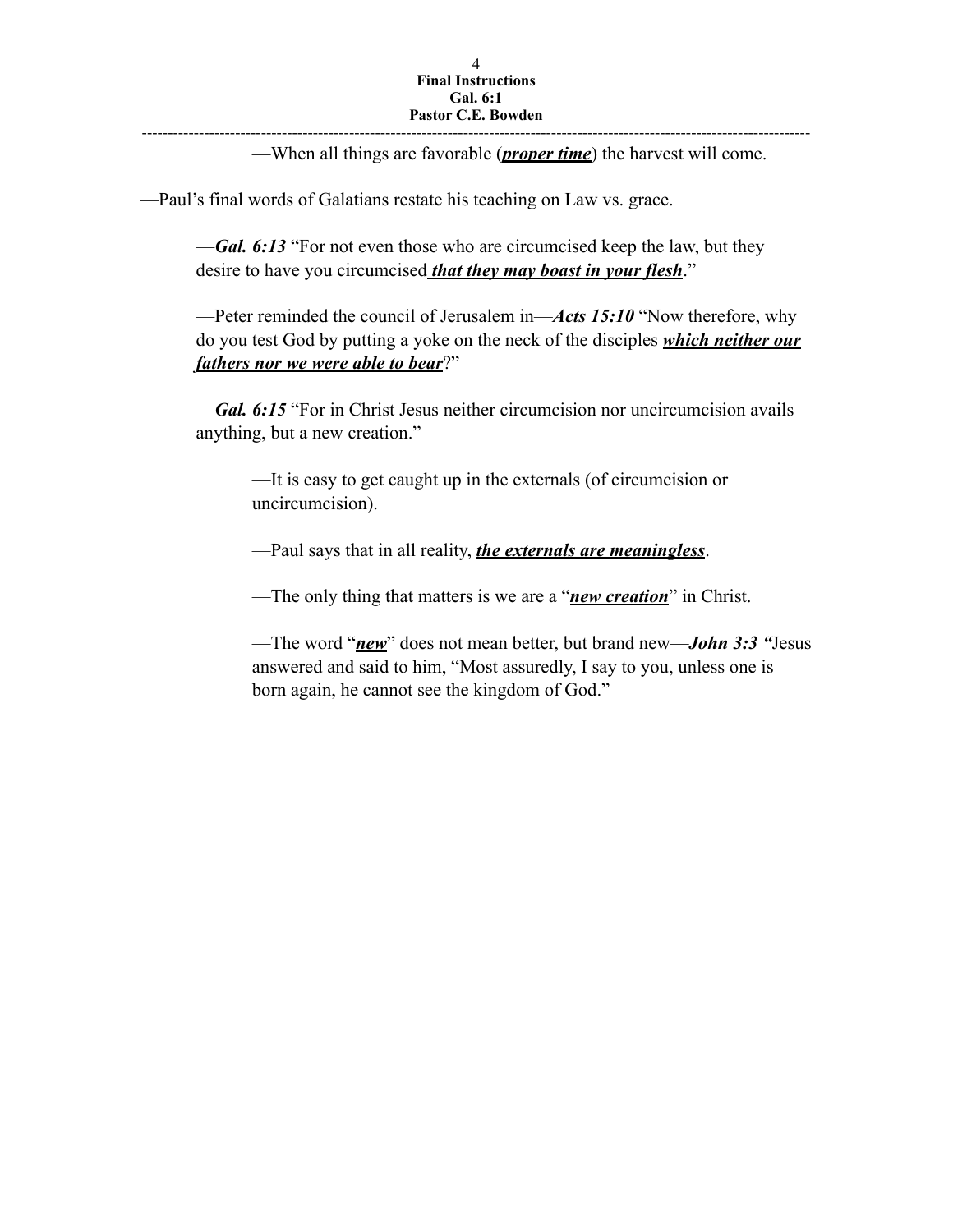$\frac{5}{5}$  Final Instructions Gal. 6:1 Pastor C.E. Bowden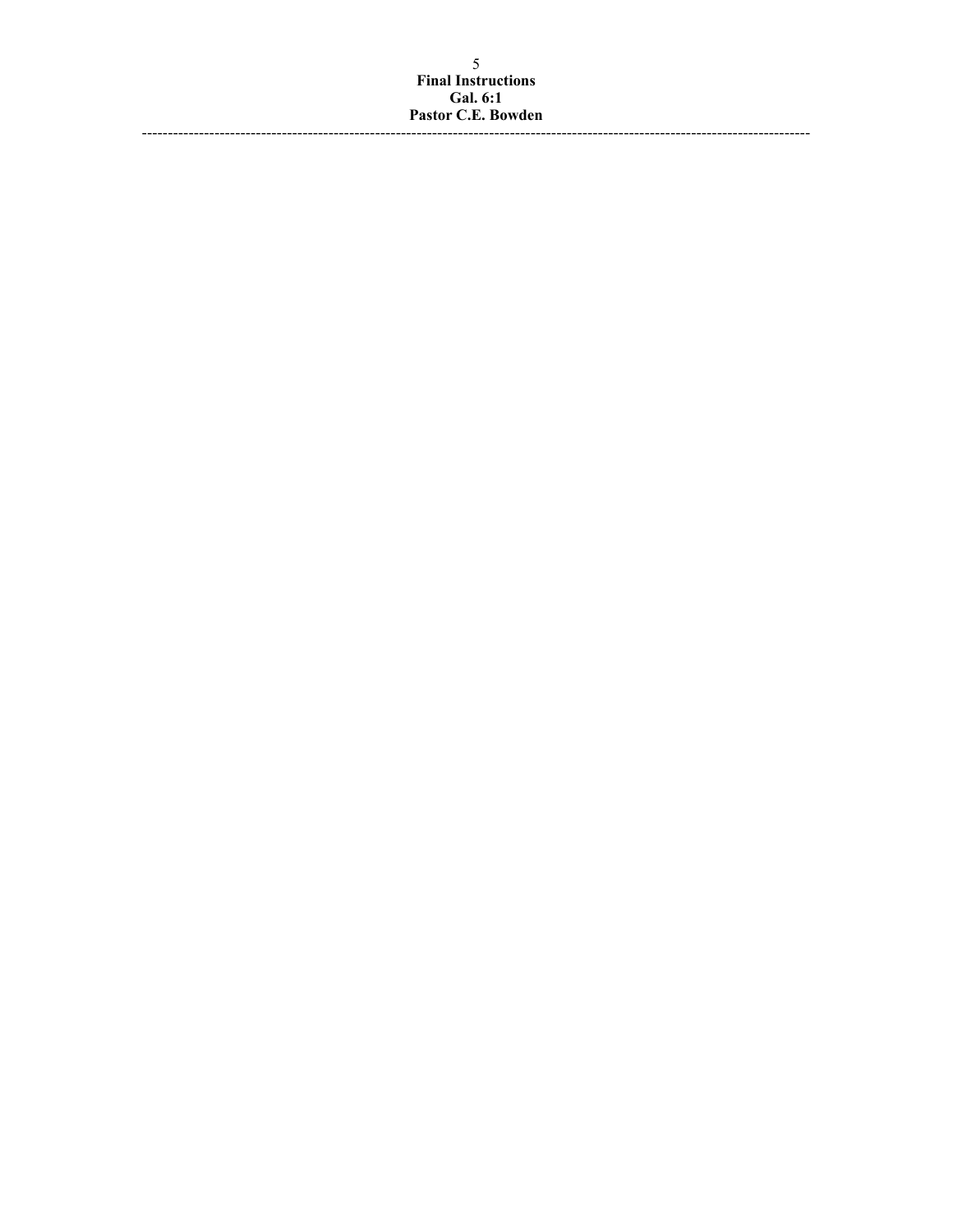$\sqrt{6}$ **Final Instructions Gal. 6:1** Pastor C.E. Bowden